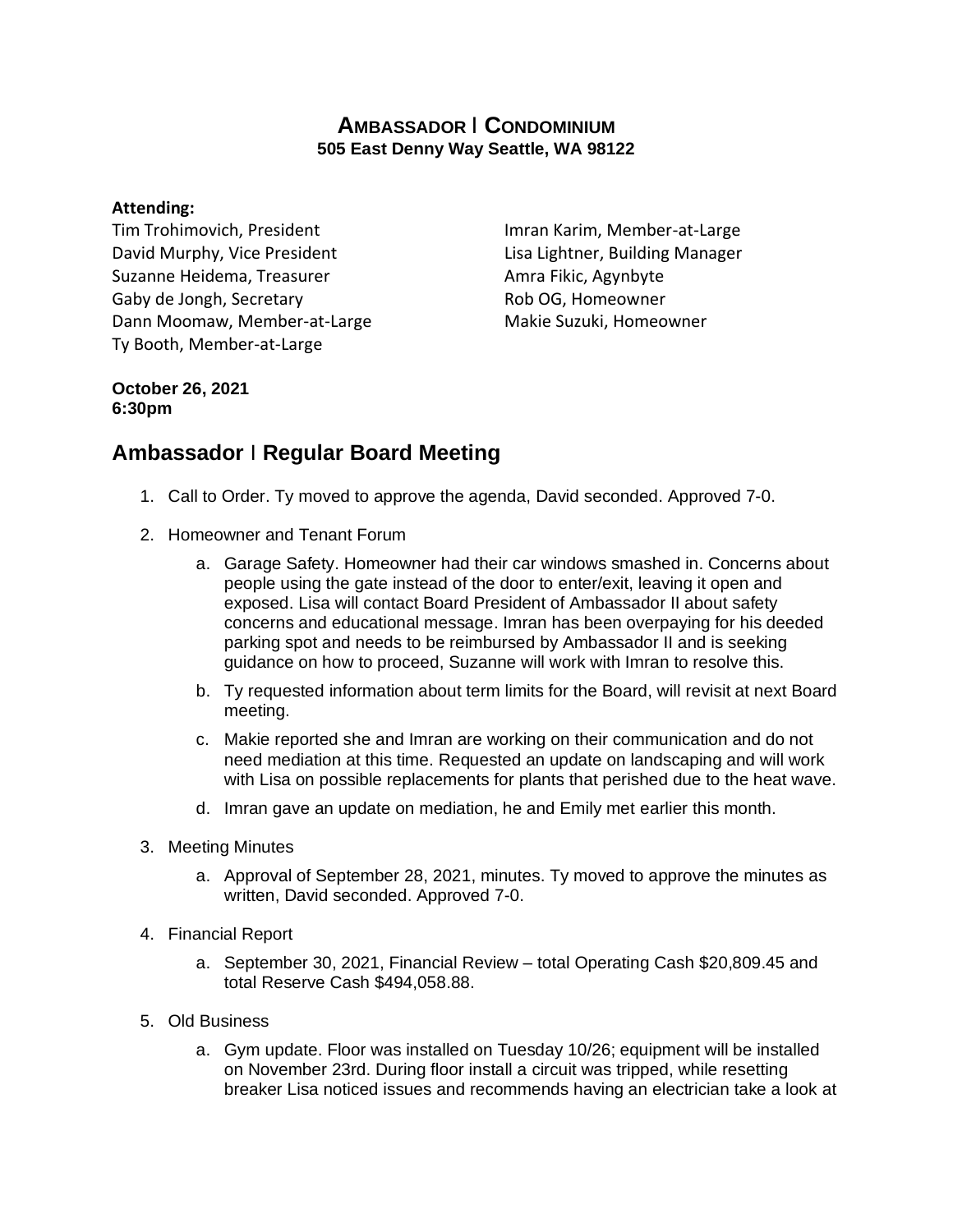the electrical panel. Suzanne moved to hire an electrician to come out and look at the panel, Ty seconded. Approved 7-0. Lisa will arrange for the electrician.

- b. Fisher Plumbing Valve Installation Update. Replaced on Monday 10/25.
- c. Mailbox Replacement Update. Lisa received another bid and will compare with the others and present to the Board at the next Board meeting.
- d. Draft Collection Policy. Will revisit at the next Board meeting.
- e. 2022 Draft Budget. Suzanne presented the Board with a recommendation to fund reserve contributions at a minimum baseline of \$90,240. The Association's costs for utilities and maintenance services have increased. The cost of management has increased due to additional charges for getting bids and monitoring contractors. The cost of repairs has increased because the Ambassador I is an older building and contractor costs have significantly increased. The cost of insurance has increased.

The Association needs to maintain good reserves to reduce the chance of another special assessment. The elevator is due for major upgrade and the hallways need to be painted again. Suzanne moved to accept the budget with a 6.52% increase in HOA fees, Approved 6-1.

Imran opposed the 6.52% increase in HOA fees citing the following:

- I. The COVID pandemic continues, putting significant financial pressures on landlords and tenants (some who have been laid off or furloughed);
- II. Inflationary pressures (e.g. 30% average annual increase in utility costs) are putting significant financial pressures on landlords and tenants;
- III. On a compounded basis, the increase would result in an approximate 23% HOA fee increase since only 2019;
- IV. Larger units (~740 square feet) are facing a disproportionate burden of the HOA fee increases (~\$120 monthly increase since 2019);
- V. The HOA controls significant assets that are not listed on the balance sheet – namely the ~\$250,000 capital gain on Unit 304 which is owned by the Association. Only balance sheet assets are used for calculating reserve requirements.

### 6. New Business

- a. Reclassification of Operating Expenses. Suzanne made a motion to move \$29,811.29 from Reserve account to Operating account to reimburse for replacement of alarm panel, expenses related to plumbing repair, expenses related to landscaping, and professional fees related to Reserve expenses, Tim seconded. Approved 7-0.
- b. Junction Boxes Install. Suzanne moved to approve bid for installation of junction box in commercial unit, David seconded. Approved 7-0.
- c. Fire Safety Monitoring and Inspection Proposal. Suzanne reports the association is signed up for monitoring.
- d. Unit 304 blinds and light fixture replacement. Ty made a motion to approve up to \$500 on replacement blinds and light fixtures in unit 304, David seconded. Approved 7-0. Suzanne and Lisa will work together on this.